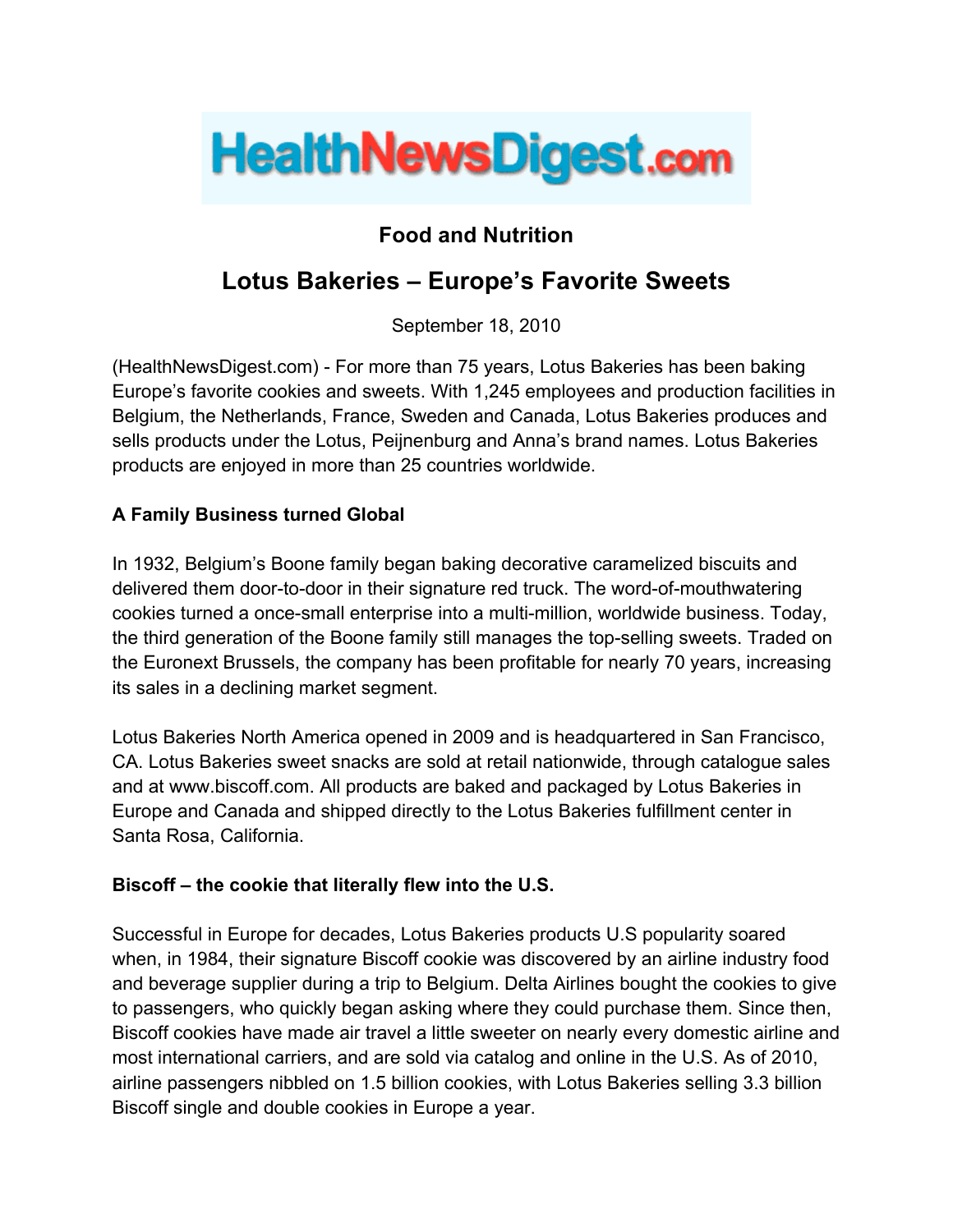# **Europe's Favorite Cookie with Coffee**

As with all Lotus Bakeries products, Biscoff is made with only the highest quality ingredients. Strict adherence to the original recipe and caramelization process created in 1932 gives Biscoff cookies' their consistently unique caramel flavor and crisp texture. An expert panel of bakers and Boone family members judge the flavor, color and texture of the cookies daily to maintain their incomparable taste. The Biscoff name is a derivative of "bis"cuit and "coff"ee, as the cookies are designed to be enjoyed with cup of coffee – which is how they are enjoyed by Europeans. Each cookie is made with all natural ingredients, no artificial colors or preservatives and contains no trans-fat or butter. At only 38 calories a cookie, Biscoff cookies make each day a little sweeter.

# **Lotus Bakeries North America - Company overview**

Lotus Bakeries North America sells \$20.1 million in delectable sweets in the US each year and \$4.9 million per year in Canada. Lotus Bakeries Worldwide sells 261 million Euros worth of their delicious cookies.

Lotus Bakeries North America, located in San Francisco, Calif., has 10 full-time employees and anywhere from 5 to 25 seasonal, part-time employees. The Lotus Bakeries Santa Rosa office and warehouse employs 10 full-time staff and anywhere from 5 to 40 part-time seasonal employees.

## **Where to purchase**

Biscoff sweets are sold at retail nationwide, through catalogue sales and at www.biscoff.com. In July 2010 Lotus Bakeries opened its first-ever Biscoff branded retail location, the Biscoff Coffee Corner, and a Biscoff Coffee Cart Kiosk at San Francisco's famous PIER 39. The store will carry a variety of Biscoff cookies and each customer will receive a free cookie with every coffee purchase – introducing Biscoff the way they were intended to be enjoyed.

## **Lotus Bakeries Products**

Lotus Bakeries creates authentic European sweets including:

- · Biscoff Cookies
- · Pastries & Waffles
- · Anna's Ginger Cookies
- · Chocolates & Spread